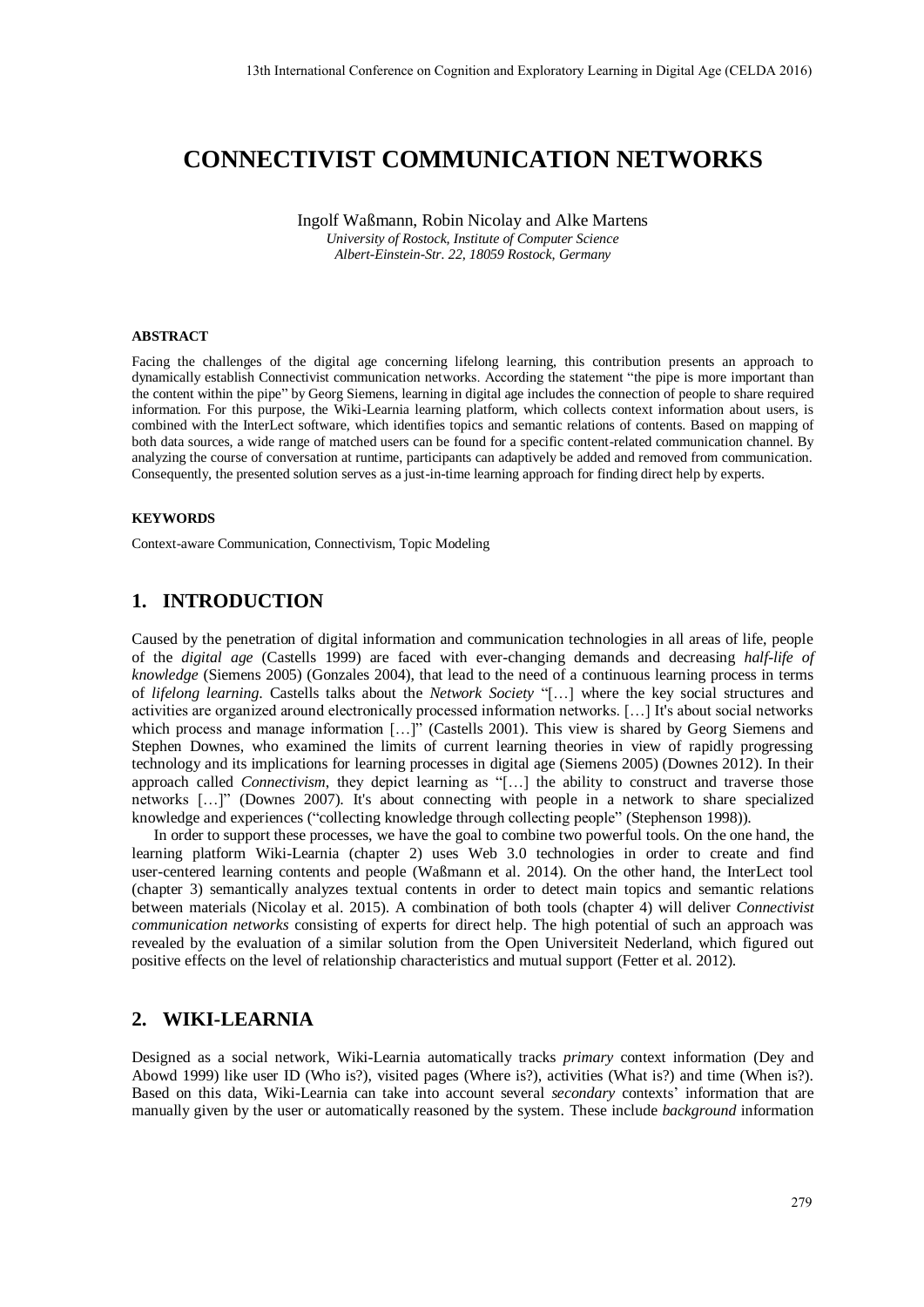like age, languages and social connections; *preferences* such as media type, maximum expenditure of time and learning/didactic concept; *knowledge* in terms of completed Wiki-Learnia modules, experiences, skills etc.; and *learning targets* that are divided into general interests as well as coarse- and fine-grained targets according to (Mayer et al. 2009).

Besides the user model, Wiki-Learnia offers a collaborative editor to create semantically processed learning data. At the beginning of the underlying content structure, there's a *learning object (LO)* that includes learning material like an image, a PDF or a video, that will be enriched with metadata such as name, description and keywords. Furthermore, an ordered list of LOs (a *learning path*) with additional meta-information forms a *learning unit (LU)*. Among other things, it's defined by required knowledge (pre-condition) and fine-grained learning targets (post-condition) which is the basis to semantically connect LUs (post-condition of a LU could be pre-condition of another one etc.). The same principle is used on higher levels: several, ordered LUs form a *learning module (LM)* which in turn depicts coarse-grained learning targets as well as pre- and post-conditions. Any longer, completing numerous LMs can satisfy long-term targets defined by general interests.

Taking into account the ideas of Connectivism, authors can add users in terms of profile pages with attached bulletin boards, and communication channels like text and video chat, or forums as so-called *learning connections* to LUs and LMs. In this way, people are connected with other users with same learning targets and background knowledge for cooperative learning. Besides to this static approach, there's also a mechanism to dynamically connect people regarding specific context information as explained in (Waßmann et al. 2016). The presented approach takes into account inter alia the content that users are visiting at runtime. While the current algorithm just adds users with exact matches of LOs, LUs or LMs, the tool described below can find more participants dealing with similar topics.

# **3. INTERLECT**

InterLect analyzes sequences of lecture content (such as sets of lecture slides) and extract semantic topics as well as relations to approximate the underlying expert model of a docent (Nicolay et al. 2016). To examine semantic topics we use "Latent Dirichlet Allocation" introduced by (Blei et al. 2003). To reconstruct semantic structures, we examine relations between topics on lecture material, such as temporal proximity and topics sharing the same resources. The expert model then can be approximated as simplified "Topic-Map" (Marius et al. 2008) (Fig. 1).



Figure 1. A simplified Topic-Map examined from a set of lecture slides (occurrences) consisting of "Word-Clouds" (Topics) and relations derived from temporal proximity and shared resources (associations)

Latend-Dirichlet-Allocation (LDA) is the most widespread algorithm used for Topic-Modelling of unsorted sets of documents. In our case documents are ordered sequences of lecture slides containing lecture information. LDA is performed by Gibbs Sampling (Darling 2011). LDA infers a set of topics *T* from a set of Slides *S* with a overall vocabulary *V*. Therefore LDA calculates Topics *t* as a discrete distribution on the probability of appearance for all words *v* of *V*. On top, LDA provides a distribution of topics and their probabilistic intensity for all slides *s* of *S*. Condensed, every slide has a distribution over the intensity of participating topics while topics are defined by most relevant terms on that topic.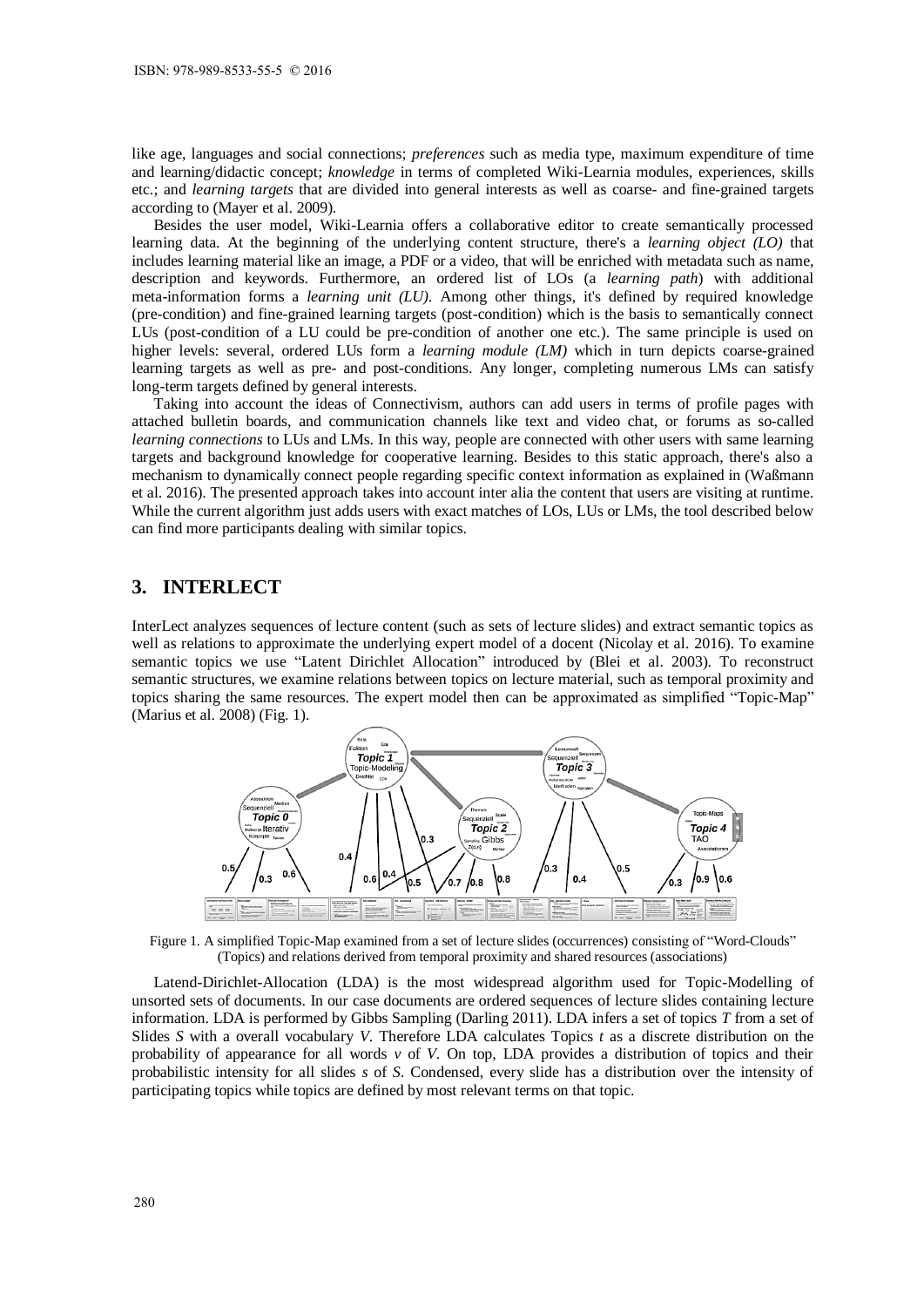To refine our inferred topics, on the first hand, we increase the proportion of relevant phrases using a set of filters to reduce the vocabulary, such as unification of upper- and lowercase, removal of stop words, stemming of grammatically deformations, and the removal of numbers, to short terms, and high frequent words. On the second hand, we currently looking into an inclusion of meta-information provided by the lecturer using Labeled LDA (Ramage et al. 2009) and meta-information derived from the slide's layout, such as increasing a relevance weights for visually highlighted terms.

In difference to the common use case of "LDA" (analyzing unsorted documents), information in a lecture contain an intended teaching path derived from docent's expert knowledge. This path allows us to assume relational implications, such as semantic relationships between topics appearing on common slides or close temporal proximity; bottom-up dependencies indicating a pre/post condition between topics that follow each other; and scopes by co-occurring topics commonly on many slides.

# **4. CONNECTIVIST COMMUNICATION NETWORKS**

Consequently, InterLect analyzes lecture material regarding relevant words and relations that are derived from observed teaching paths to deliver an associated meta-network. As a next step, we include the algorithm into Wiki-Leania to identify topics and relations of existing LOs, LUs and LMs. We evaluate, how LOs can be summarized into LUs and include information from observed teaching paths to connect LUs via generated pre- and post-conditions into lecture-supporting LMs. Considering this initiation phase, InterLect then is able to autonomously identify semantic relations between new material and the training set.

These circumstances enable Wiki-Learnia to enhance the described static approach (chapter 2) of connecting people in Connectivist communication networks. Learners get in touch with like-minded users and experts by manually searching for content-associated LUs and LMs. The actual algorithm simply compares the search term with given, author-generated keywords that are statically attached to the material. InterLect can be used to automatically find and update those tags in order to guarantee an optimized finding of fitting contents with associated learning networks.

Furthermore, there's a dynamic approach do automatically establish Connectivist communication channels which is described in (Waßmann et al. 2016). Implemented as a live chat that will be initialized by a person seeking for help, the current prototype automatically adds users founded on given keywords of same content history, knowledge and learning targets. InterLect can also figure out persons dealing with topic-related material that's not included in this set: *not yet semantically processed content* (e. g. new created articles or uploaded files), and *public statements* within the social network of Wiki-Learnia like bulletin board messages, forum replies or comments. As a consequence, a wider range of matching users can be added into the Connectivist learning networks.

In (Van Rosmalen et al. 2008) the authors present a similar solution that automatically adds fitting users to a dedicated wiki page in order to collaboratively work out the solution for an asked question. In contrast, our approach presents synchronous communication channels that enable content-related live discussions regarding underlying LOs, LUs or LMs. By analyzing topics of the chat conversation at runtime (using InterLect), participants will automatically be added and removed from the dynamic channel. Also individual preferences of the initiator like spoken languages, role within the system (e. g. learner, author, tutor) and social connections are considered by the algorithm. Besides problem-based learning groups, our solution includes further use cases like author meetings, tutoring and assessment.

# **5. CONCLUSION**

The idea of combining the two applications Wiki-Learnia and InterLect has revealed the high potential regarding an improved mechanism to establish Connectivist communication networks. While the former one collects different context information of users, the latter one identifies semantic meta-information of contents. By mapping both data, people with similar interests or problems can dynamically get in contact in context-aware communication channels for discussions, learning and other things. In terms of Connectivism, the presented solution supports the automatic creation of expert networks to enhance the exchange of information. This delivers a just-in-time learning approach to overwhelm the challenges of digital age. In